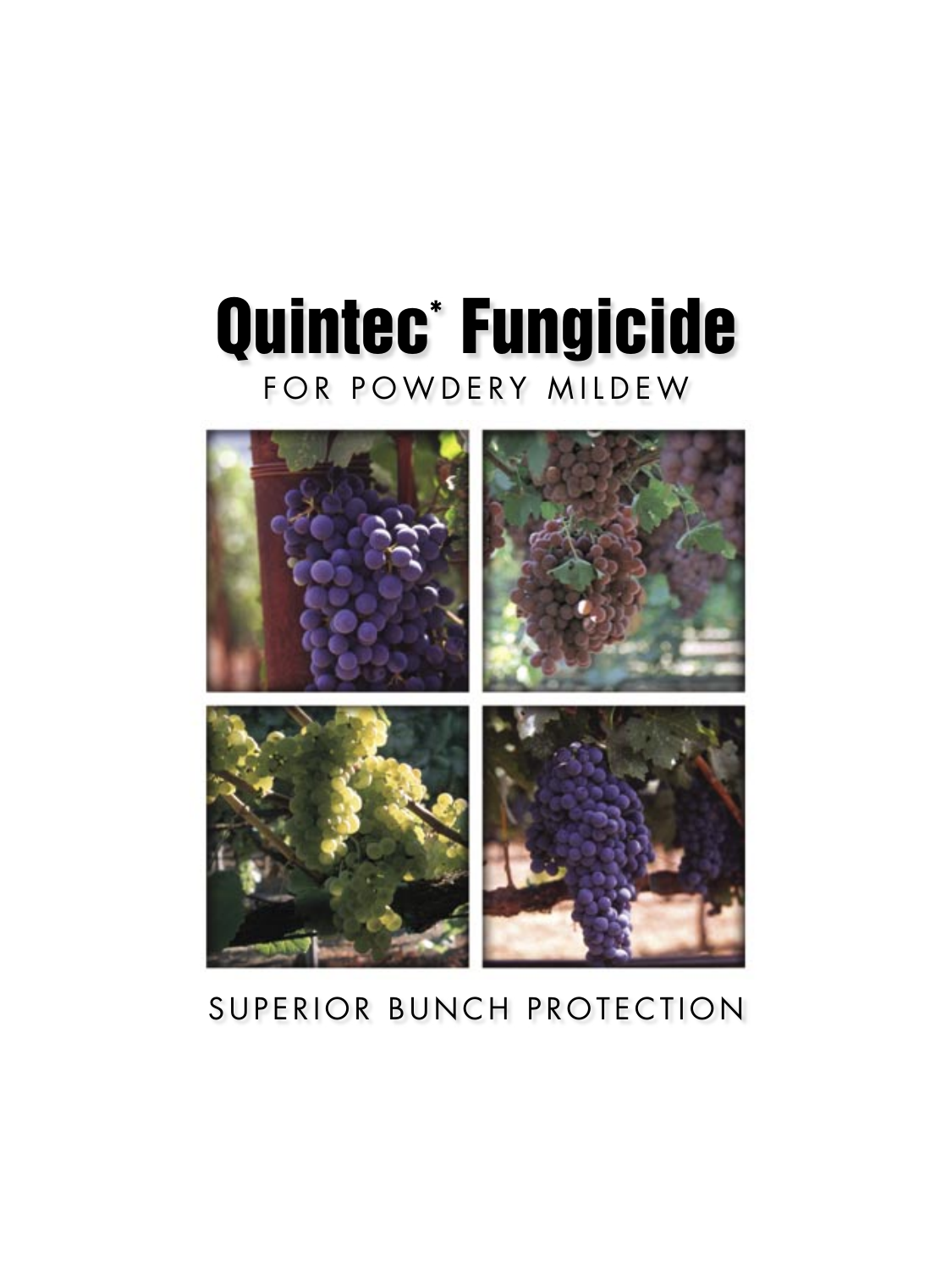

# Quintec\* Fungicide

- **Superior protection of bunches**
- **21-day spray interval<sup>1</sup>**
- **T** Totally new mode of action

Your grapes have never looked so good.

Introducing Quintec\* fungicide, a new product for control of powdery mildew in grapes that offers benefits that you've never experienced. Benefits like **superior bunch protection** coming from the unique ability of Quintec to move around fruit and foliage after application. Benefits like a **21-day spray interval** that protects foliage and bunches long after application. And benefits like a **new mode of action** never before used in grapes.

Quintec defines the evolution of powdery mildew fungicides and sets a new standard for powdery mildew control. And if you're in the business of producing high-quality grapes, Quintec will be an important part of your powdery mildew program.

<sup>1</sup>Intervals may be extended beyond 21 days using the UC Risk Index model.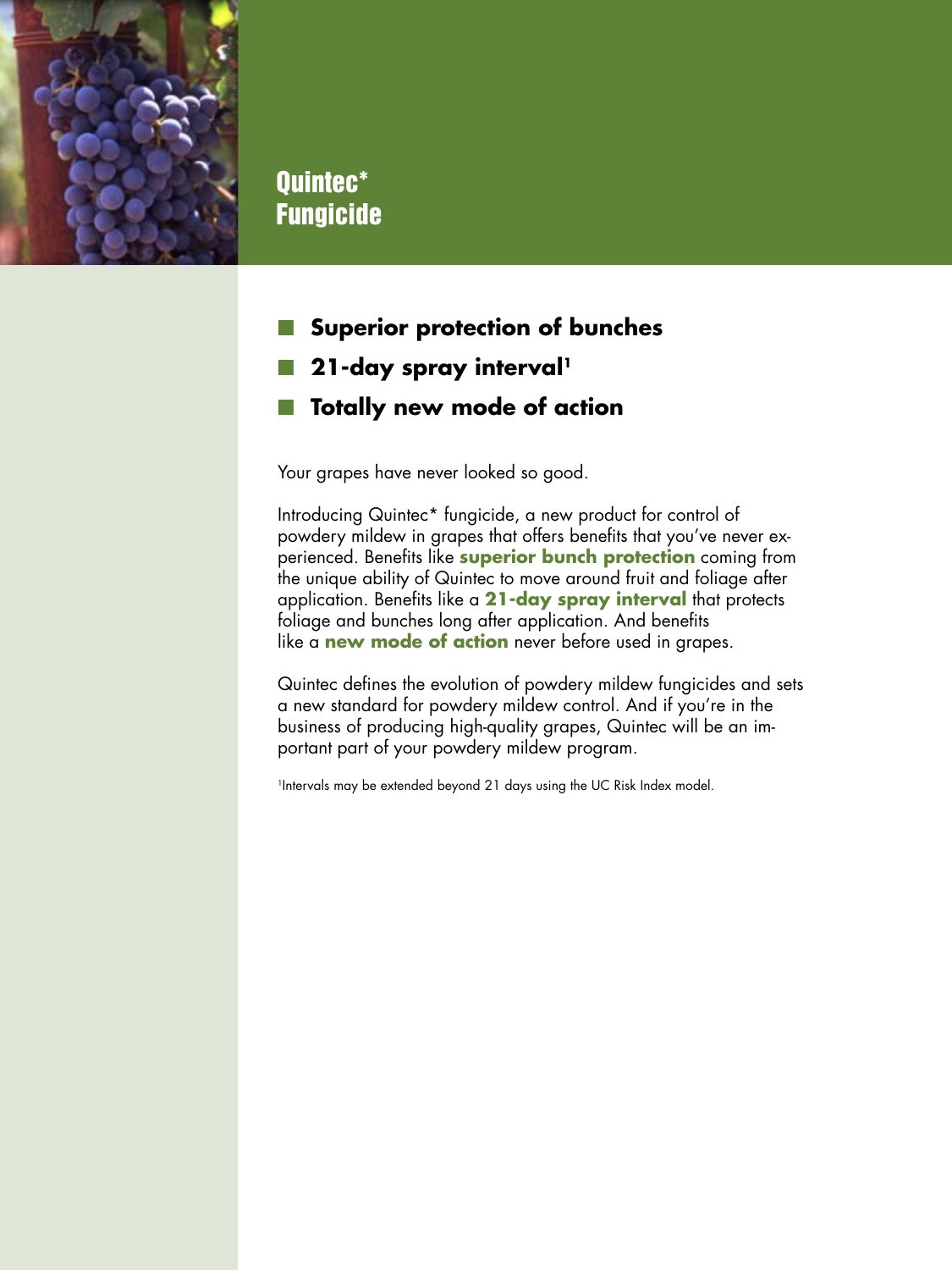# **Efficacy**



# **Excellent control of powdery mildew**

**21-day spray interval**

Quintec provides **unsurpassed powdery mildew control** (and we've got the evidence to prove it). Since 1997, Quintec has been included in University of California powdery mildew efficacy trials. Each year, a program that included Quintec ranked as the highest performing program — either statistically or numerically. Performance — as measured by incidence and severity — remains high in both high and low pressure situations. Quintec is typically applied at 6 ounces per acre.

Quintec Fungicide is truly "tested" in real world conditions. In addition to university trials, Quintec has been used in numerous commercial field trials throughout the state, including areas of the San Joaquin Valley, the Coachella Valley and along the North and Central Coasts of California. Results from these multi-acre field trials corroborate what the university trials show — outstanding powdery mildew control on all varieties.

The university and grower field trials also demonstrated the ability of Quintec to provide up to **21 days of powdery mildew control** at certain rates. Proper use of the UC Risk Index could allow intervals to be extended beyond 21 days.

Worldwide, quinoxyfen is used extensively for powdery mildew control, including being the leading fungicide used in French grapes. In the United States, quinoxyfen has shown superior control in cucurbit, cherry and hop trials.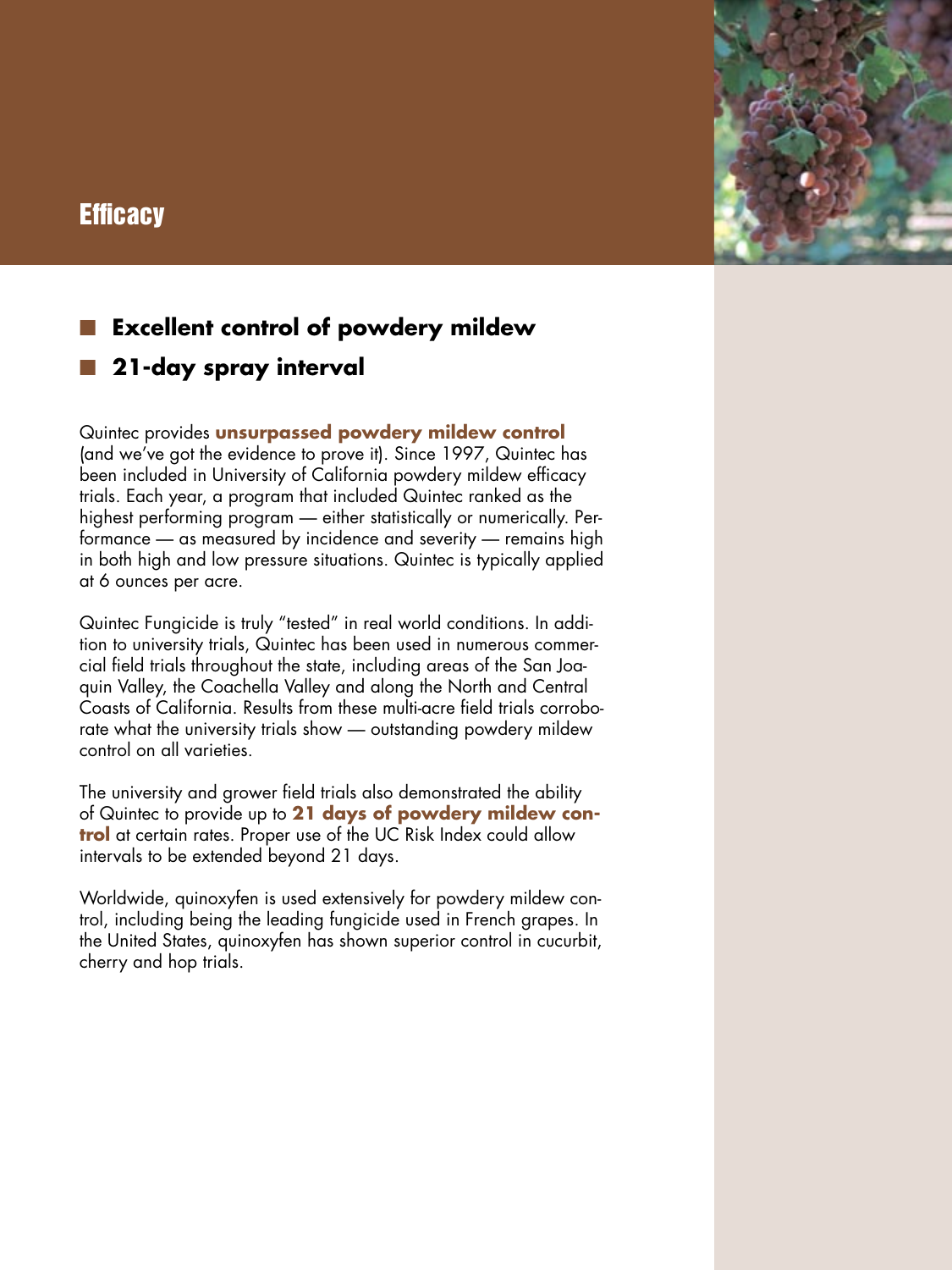

# Bunch Protection

## **After application, Quintec continues to move around bunches and foliage**

#### **Areas on the plant out of the direct line of spray are protected**

Not only can mildew be found on every part of the grapevine, it typically thrives best in the most hidden areas — like the underside of leaves and the backside of bunches. These remote areas are where conditions for mildew development are the most favorable. They are also the areas most difficult to reach with a fungicide. Combine that knowledge with the fact that grape bunches whether wine, table or raisin grapes — are what you're selling. They're the part of the plant that needs the most care and the most protection from diseases like powdery mildew. Quintec can help.

Quintec has the unique **ability to redistribute across expanding leaf and berry tissues after application**. This continual redistribution process can protect parts of leaves and grape bunches that may not have received direct spray coverage. Although this redistribution should not substitute for proper application, the movement of Quintec to these hard-tocover areas helps to protect bunches (and leaves) on all sides, providing **enhanced coverage**.

(illustration showing redistribution process)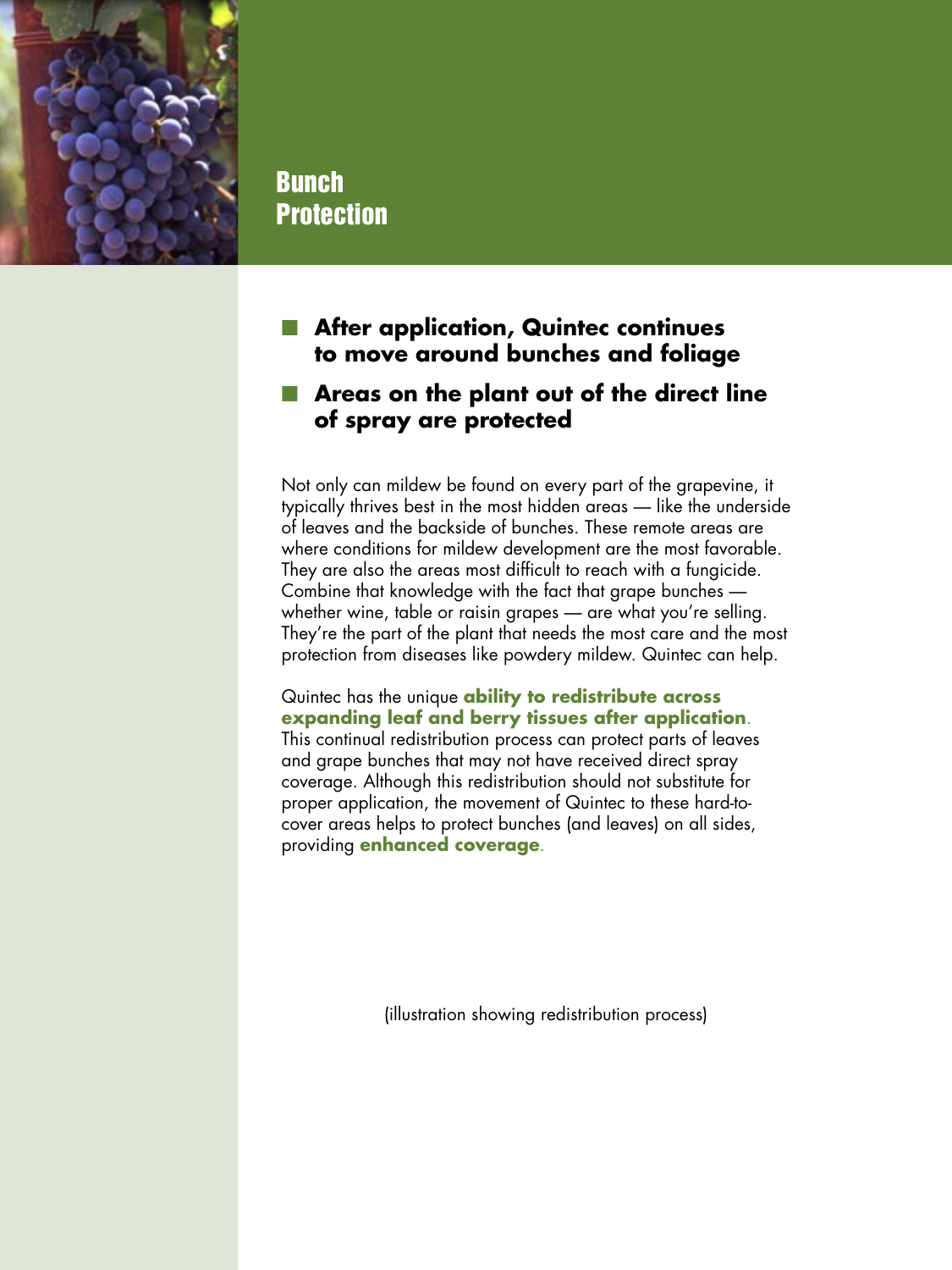# **Quinoline**



## **Makes your whole mildew control program stronger**

Chemical Class: Quinoline Active ingredient: quinoxyfen Mode of action: Microbiological studies have shown that the inhibition of mildew may be through disruption of early cell signaling events that control morphological changes leading to infection. Microscopically, it has been shown to interfere with pre-infection developmental stages by suppressing germination, early germ tube development and/or appressorium formation.

After application, Quintec penetrates into the plant tissue (i.e. leaves, fruit) and binds to cuticular waxes. **Redistribution/movement occurs primarily through local vapor movement** (i.e. the slow release of quinoxyfen vapor and its re-adsorption on adjacent plant tissue). In short, Quintec has a very "active" active ingredient.

Quintec Fungicide is the **only member of the quinoline class of chemistry**. Its mode of action is one-of-a-kind and unique only to Quintec. These qualities, combined with outstanding efficacy, can only **make your current mildew program stronger**. Quintec is an excellent rotational product with 1) products from other fungicide classes such as sterol inhibitors and sulfur and 2) other extended residual products.

#### **Other characteristics of Quintec**

No Effects of Wine Quality: Residues of Quintec remain on grape skins and would not be found in wine or distillates. Quintec has no effect on the yeast strains critical to fermentation.

Favorable Environmental Profile: Quintec has been classified by EPA as a **"reduced risk compound."**

Worker Safety: The product label carries the signal word, "Caution," the lowest human hazard signal word available.

Excellent Crop Safety Profile: Research has shown that Quintec is **not harmful to vines**.

#### **Existing Classes of Grape Fungicides**